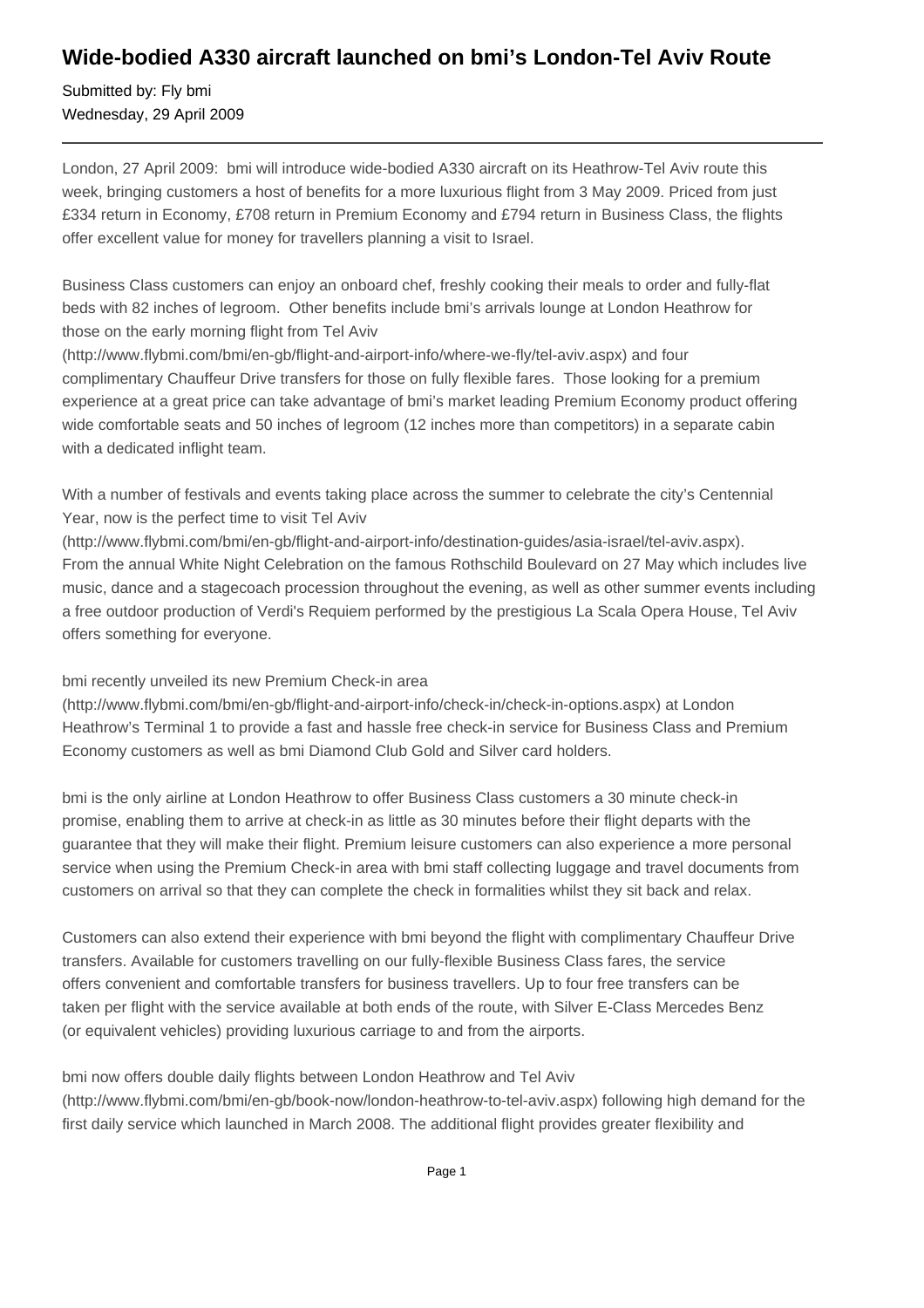more convenient connections at both London Heathrow and Tel Aviv with the first and last flights of the day from Tel Aviv to London, so is ideal for those planning a short break, or business trip.

All bmi flights operate from London Heathrow Terminal 1 – the home of bmi. In addition to benefits including online check-in

(http://www.flybmi.com/bmi/en-gb/flight-and-airport-info/check-in/online-check-in.aspx), travellers will also be able to take advantage of Diamond Club, the UK's most generous frequent flyer programme, and bmi's Company Rewards programme for SMEs (small and medium enterprises). Diamond Club destinations miles can be spent on flights with Star Alliance member airlines, hotel accommodation and on a range of gifts and treats.

This announcement follows a series of market leading initiatives that has seen bmi become the first airline to abolish fuel surcharges on all flights to UK and European destinations. bmi was the first British airline to trial the OnAir service offering customers inflight access to text messages and email and the first airline to offer paperless boarding

(http://www.flybmi.com/bmi/en-gb/flight-and-airport-info/check-in/paperless-boarding.aspx) on all its domestic UK routes.

Ends

Note to editors:

• Services from London Heathrow to Tel Aviv operate twice daily with a morning service and an evening service

• Flight schedule (local times)

BD761 depart Heathrow 1115, arrive Tel Aviv 1805 (Mon-Sun)

BD762 depart Tel Aviv 0630, arrive Heathrow 1000 (Mon-Sun)

BD763 depart Heathrow 2155, arrive Tel Aviv 0445 (Mon-Sun) BD764 depart Tel Aviv 1920 arrive Heathrow 2250(Mon-Sun)

For further information, please contact Emma Robertson/Natalie Amos/ Hayley Hope/Lois Kettlewell at bmiflightrequests@fourcommunications.com or on 0870 626 3141.

• The bmi 30 minute check-in promise means Business Class customers, with or without hold baggage, can arrive at check-in as little as 30 minutes before their flights and bmi promise they will still make their flight. By comparison in other Heathrow terminals passengers have to clear security at least 35 minutes before departure. This promise applies to all flights departing London Heathrow.

• bmi is the second largest airline at London Heathrow, one of the world's leading international hub airports. Across its Heathrow and regional network, bmi operates 1,800 flights a week to: Aberdeen; Addis Ababa; Aleppo; Almaty; Amsterdam; Baku; Beirut; Belfast City; Bishkek; Brussels; Cairo; Cologne; Copenhagen; Damascus; Dammam; Dublin; East Midlands; Edinburgh; Esbjerg; Freetown; Glasgow; Groningen; Hanover; Jeddah; Khartoum; Kiev; Bradford; London Heathrow; Lyon; Manchester; Moscow Domodedovo; Naples; Norwich; Palma Mallorca; Riyadh; Tbilisi; Tehran; Tel Aviv; Venice; Yerevan; Zurich.